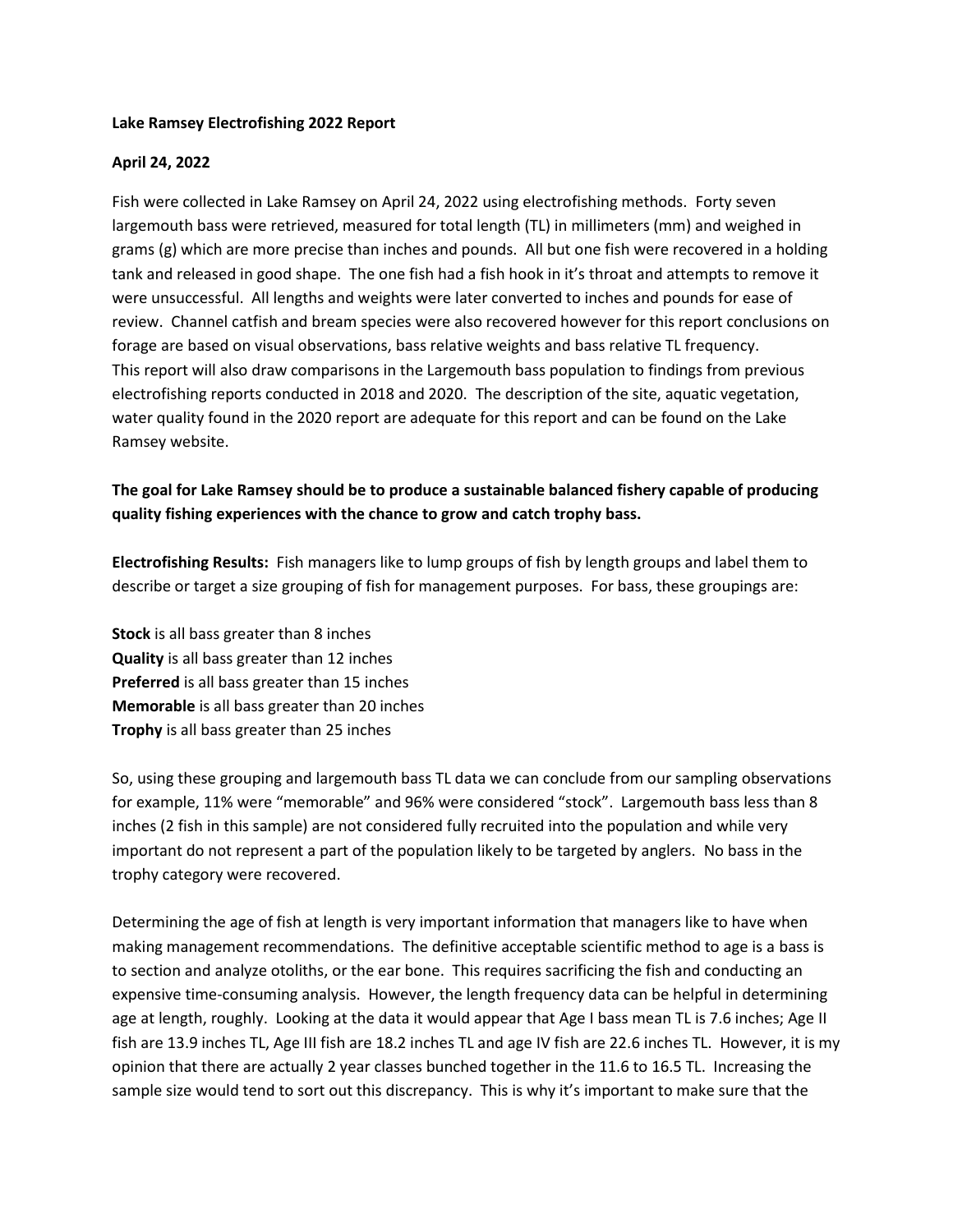data analysis is perfected prior to making management decisions. For this reason, I am hesitant to make a management decision based on age at length alone. The length frequency distribution graph appears below.



**Relative Weight:** Relative weight (Wr) is an index of plumpness and more aptly described as a ratio of the actual weight of one of your bass compared to the wight of a healthy bass of the same length. A Wr near 100% or greater is considered ideal. A Wr around 90% is considered average and 80% or below is considered poor. A poor Wr, or skinny fish is an indicator for underlying circumstances as to why they are not sufficiently feeding. A graph of Wr's for all largemouth bass greater than 8 inches appears below.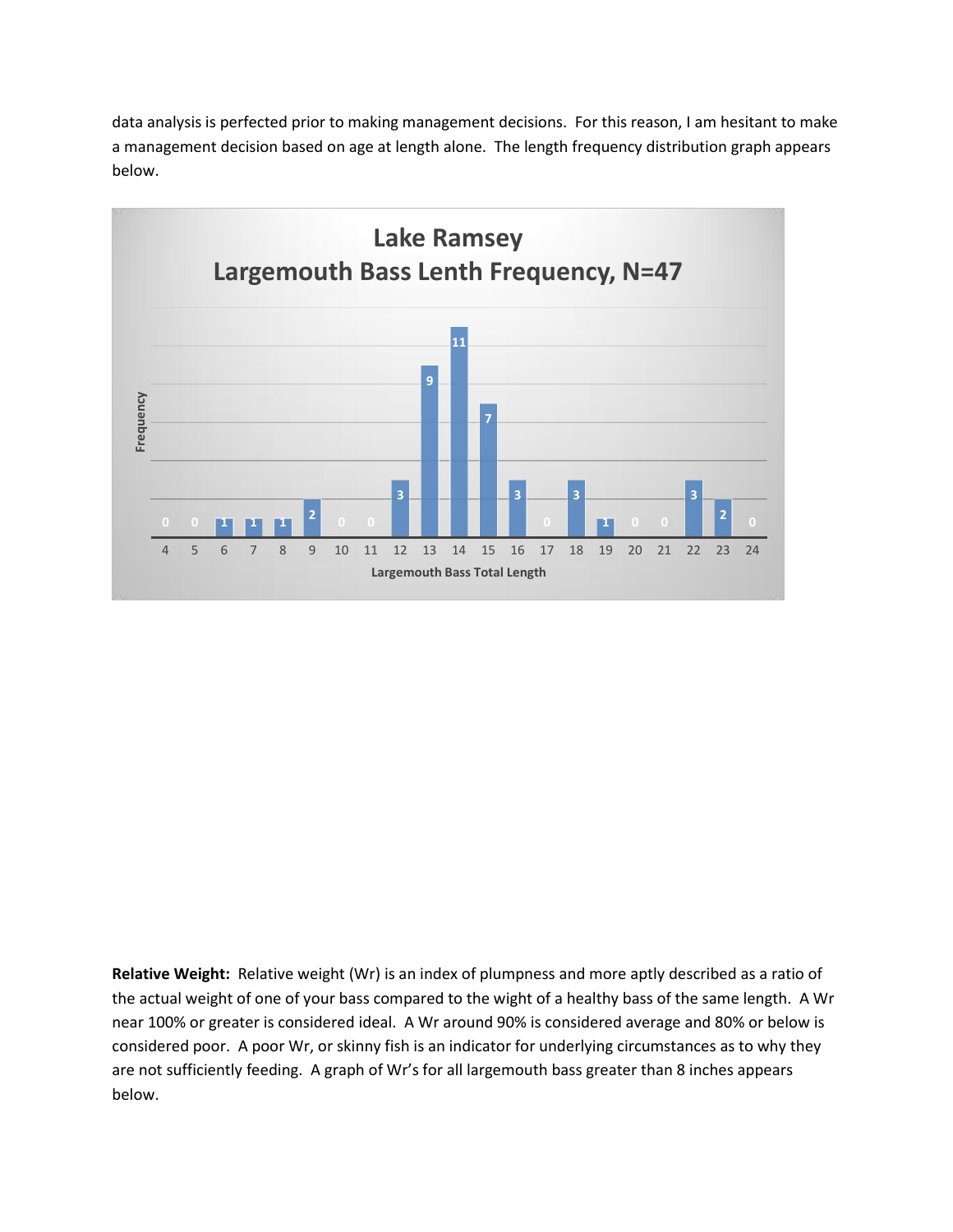

The Wr graph reveals that 45% of all bass greater than 8 inches had a Wr of 90% or greater and of those 11% were greater than 100%, or plump. Eleven percent of all bass had Wr's less than 80% or were considered poor. A regression line (dotted line on the Wr graph) clearly reveals Wr's increasing with increasing TL's. The Wr of fish less than 10 inchs TL was 84%, greater than 10 inches but less than 20 inches the Wr was 93% and bass greater than 20 inches the average Wr was 98%. The average Wr's for fish greater than 17.6 inches TL and less than 19.5 inches TL was noticeably lower (91%) than the average Wr for fish greater than 20 inches TL.

**Conclusions:** The length frequency distribution data revealed a wider spectrum of lengths than found in the 2020 data with 5 fish greater than 20 inches. There were no bass sampled in 2020 greater than 19 inches. Unlike the 2020 report where bass "bunched around 12 inches TL, the 2022 sampling revealed bass numbers were high around 14 inches, TL. The length frequency distribution clearly shows a shift of bass to greater TL's.

The 2022 Wr data also improved from the 2020 data. The linear regression suggests that food availability in size or abundance is more limited for bass less than 8 inches TL and perhaps for fish greater than 17.6 inches TL and less than 19.5 inches TL. However, over all the regression line suggests that there is a positive correlation for suitable available food and TL as TL increases. Simply put, the condition of bass increase as their TL increases. There is no doubt that both crappie and channel catfish are negatively impacting food availability for bass. The lack of cover for small forage species is also limiting food availability. Bluegill, redear, longear, and threadfin shad were all observed.

**Recommendations:** I am of the opinion that no further stocking of fish is warranted. I believe it is now incumbent on the property owners to make substantial management improvements with the fish they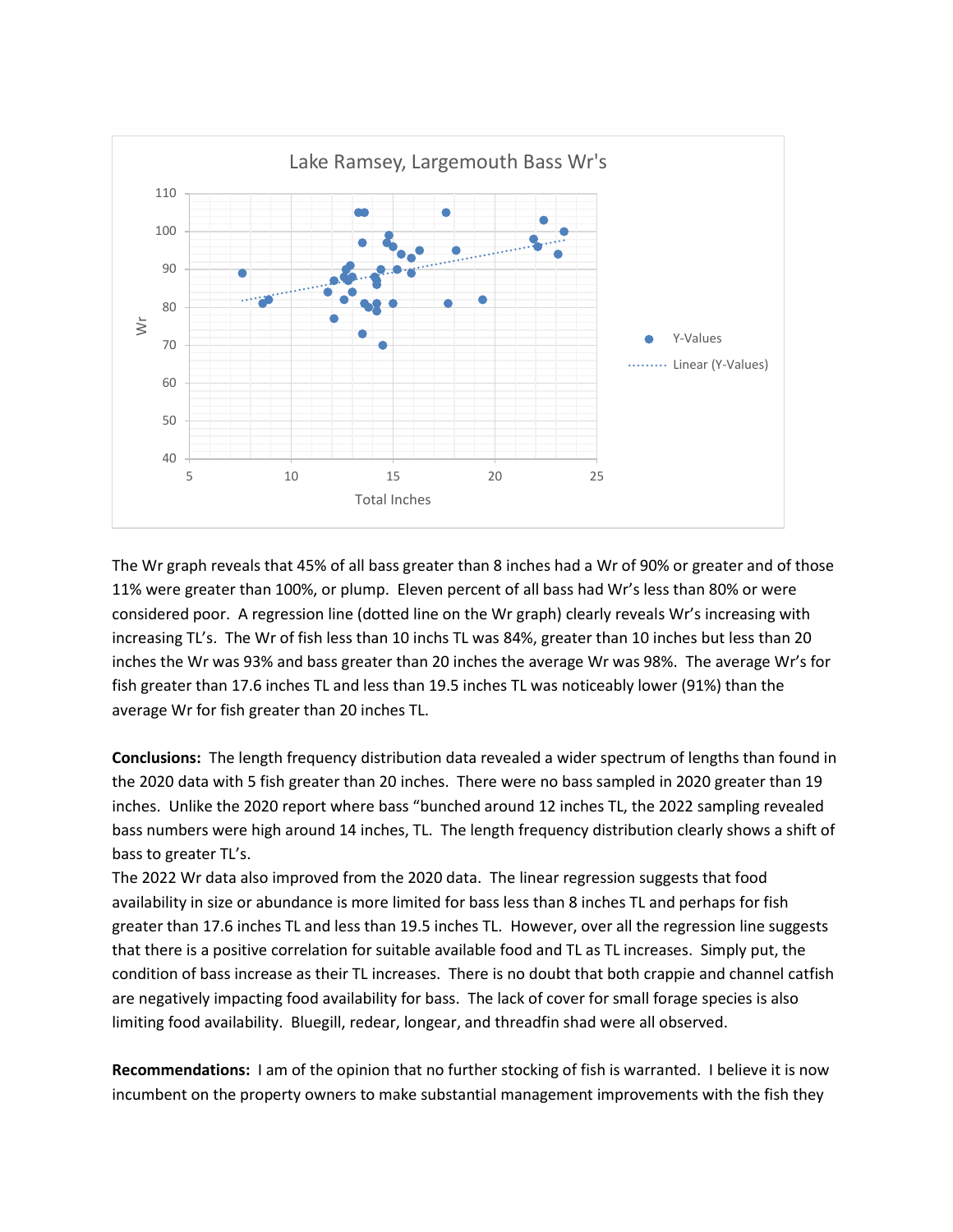have. It makes no sense to chum the catfish, crappie and yes even the bass with additional fish. It does make sense to target certain species and size classes to improve the bass population. I disagree with the 2020 recommendation to "Reduce the harvest of bluegill and shellcracker….". The goal should be how do we enhance their growth and survival. And, I'm torn by the recommendation to feed fish because this will ultimately enhance the channel catfish population.

- 1. Allow for the intensive harvest of channel catfish. Commercial netting should be encouraged. Literally, several thousand pounds of catfish should be removed. Channel catfish are mopping up on forage species and will consume bass. This should be considered as priority one. Feeding forage species would make more sense should the catfish numbers are curtailed significantly.
- 2. Remove all crappie. Any crappie caught while fishing should either be taken to the house to eat or thrown on the bank. This is a top line predator and they will consume desirable forage and bass fingerlings.
- 3. Install as much fish structure as possible. This should be an ongoing project. The lake committee should set goals and work to achieve them----annually. This should be considered priority No. 2. Forage species have few places to hide, feed, grow and reproduce. This is a limiting factor for bass survival, recruitment, growth and condition (Wr).
- 4. Bass harvest should be limited to fish less than 14 inches TL. Because there are so many potential anglers it is suggested that a monitoring protocol should be developed with a quota. Maybe something like allowing for the take of fish during a holiday weekend with a check-in required. How many? That's a huge guess. Perhaps the best way to look at it is to allow for 500 bass less than 14 to be removed per year. The length limit and quota can be adjusted after improvements are made to the fishery, fish habitat and confirmed with annual sampling.
- 5. Encourage individual residents to install their own structure and diffused aeration systems. The benefit will of course be limited to their individual areas but this can be beneficial to all fisheries. The lake committee should lead on this effort. I like reefs several yards away from the docks in deeper water constructed of aggregate or bricks, or……… Look for incentives to encourage participation. Maybe forego a resident's HOA dues for a year should they make a couple thousand dollar (or more) investment and installment of a diffused aeration system.
- 6. Trophy bass: Bass greater than 25 inches TL is considered trophy size. The harvest rules of the committee should allow for the take of one trophy bass by an angler per year. Think about it like this. Taking a trophy bass is an endorsement for all the work that a few are doing to enhance the fishery in Lake Ramsey. If you want more buy-in to do bigger and better things for the fishery then what better way than to show off what can be achieved. The lake committee needs to show results for what little money they have to spend. Want more money? Advertise your successes. I don't think it's inconceivable to profess that property values will increase if Lake Ramsey ever becomes known as a place to live and catch big fish.
- 7. Lastly, based on the size of this lake and whether the residents follow through with some or all of these recommendations I would suggest getting an annual fish status report to document improvements to the fishery. How else can anyone know how the fisheries are benefitting, or not. Think of it as a report card.